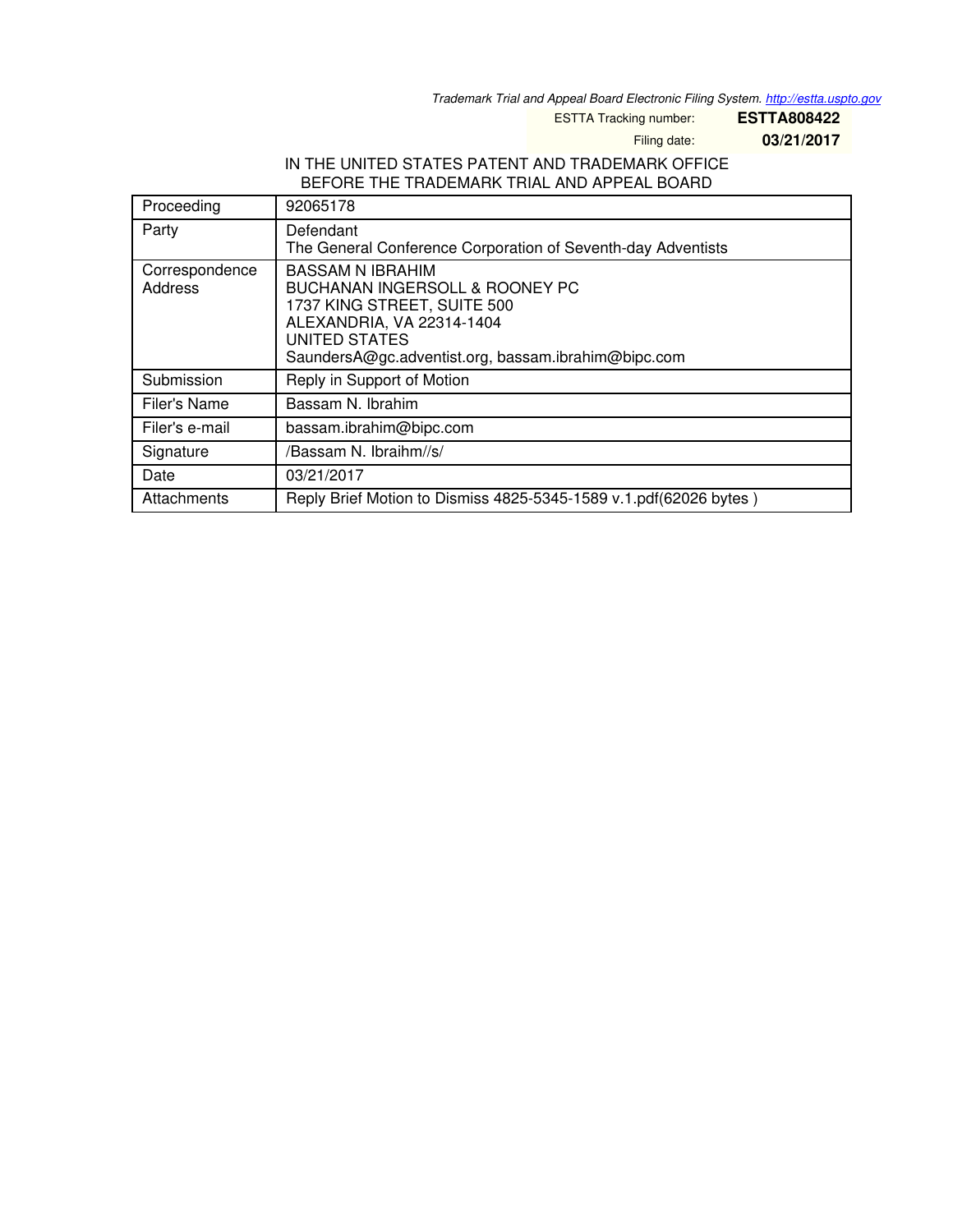# IN THE UNITED STATES PATENT AND TRADEMARK OFFICE BEFORE THE TRADEMARK TRIAL AND APPEAL BOARD

| Philanthropist.com, Inc.,          |  |
|------------------------------------|--|
|                                    |  |
| Petitioner                         |  |
|                                    |  |
| v.                                 |  |
|                                    |  |
| The General Conference Corporation |  |
| of Seventh-Day Adventists,         |  |
|                                    |  |
| Registrant                         |  |

Cancellation No. 92065178

### **REGISTRANT'S REPLY BRIEF IN SUPPORT OF ITS MOTION TO DISMISS**

 Pursuant to TBMP §502.02(b), Registrant The General Conference Corporation of Seventh-Day Adventists ("Registrant") hereby submits its reply brief in support of its Motion to Dismiss ("Registrant's Motion) the Petition for Cancellation filed by Petitioner Philanthropist.com, Inc. ("Petitioner").

### **I. INTRODUCTION**

 Petitioner has failed to explain in its response brief ("Petitioner's Brief") why its Petition should not be dismissed. The Petition does not allege any specific basis for standing other than a prior UDRP case between the parties which has already been decided. Petitioner argues in its Brief that it still has standing because there is "no guarantee" that Registrant will not take further action against Petitioner in the future, but this type of vague and hypothetical assertion does not satisfy the requirement that a Petitioner must have a "real interest" in the proceeding at the time of filing.

 Petitioner has also failed to show that its Second, Third, and Fourth Causes of Action are sufficiently pled to allege actionable claims for cancellation. Petitioner has not even responded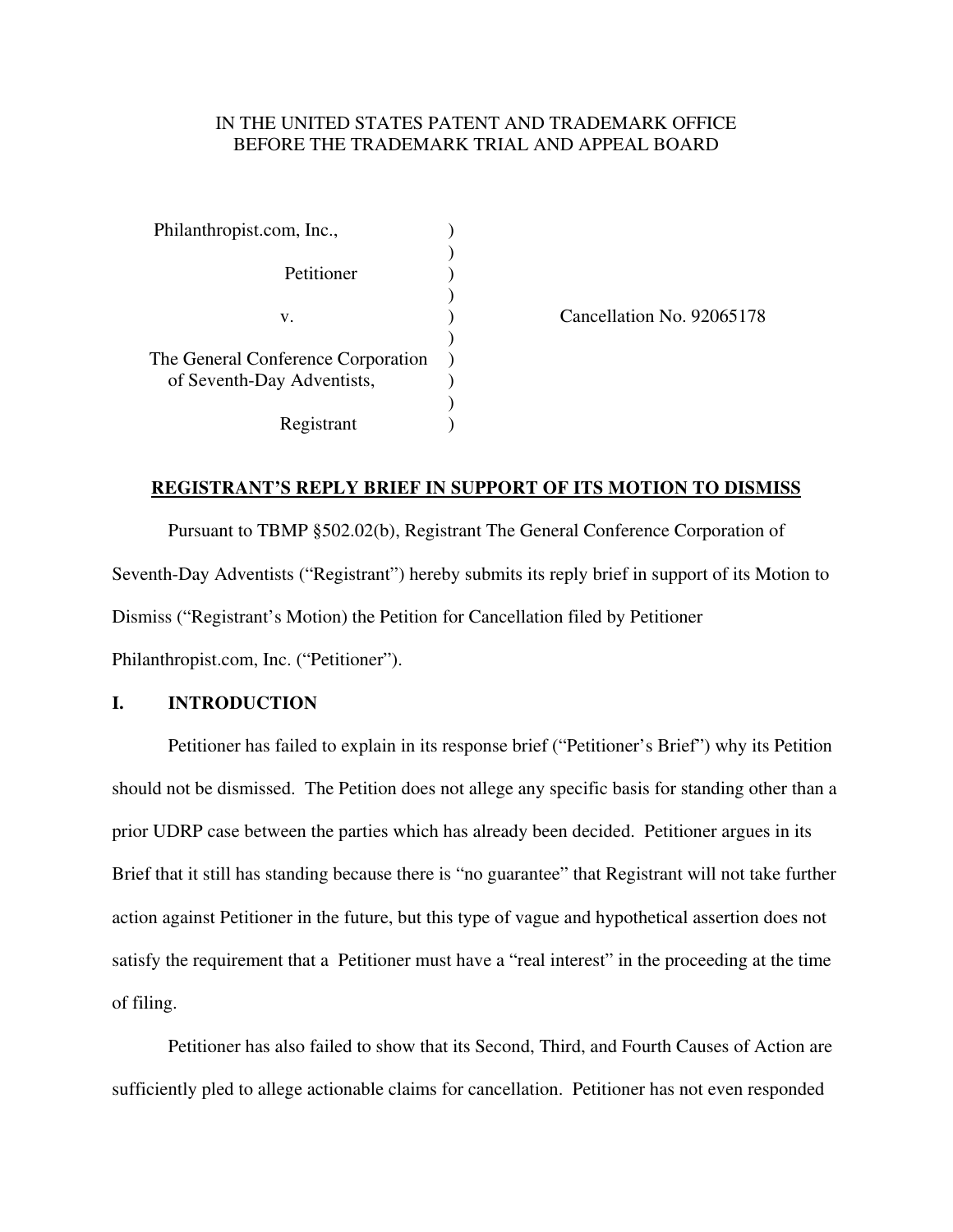to Registrant's arguments regarding the Second and Third Causes of Action (descriptiveness and "failure to function as a mark") and has essentially conceded that these claims should be dismissed. Petitioner apparently also does not understand that a fraud claim (Petitioner's Fourth Cause of Action) must be pleaded with a significantly higher level of detail and particularity than other claims, including specific allegations of false statements and an intent to deceive the USPTO, neither of which is adequately set forth in the Petition for Cancellation.

 Therefore, Petitioner's entire Petition should be dismissed for failure to allege standing, or, in the alternative, Petitioner's Second, Third, and Fourth Causes of Action must be stricken from the Petition.

#### **II. PETITIONER HAS FAILED TO ESTABLISH STANDING**

 Petitioner has admitted that a party seeking to bring a cancellation proceeding must demonstrate both a "real interest" in the proceeding and a "reasonable" basis for its belief that it will be damaged. Petitioner's Brief, at 1-2. However, Petitioner has failed to explain how the allegations set forth in the Petition for Cancellation demonstrate either a real interest or an objective reasonable basis for believing that Petitioner will be damaged.

 Petitioner has acknowledged that the UDRP proceeding regarding the ADVENTIST.COM domain name, which was pending at the time Petitioner filed the Petition, has now been resolved. However, Petitioner now claims that "there is certainly no guarantee that Petitioner's registered domain will remain free from future challenges by Registrant." Petitioner's Brief, at 3.

 Petitioner's argument that Registrant may again try to challenge Petitioner's ownership of the ADVENTIST.COM domain name in the future is purely hypothetical and does not suffice to establish Petitioner's standing to bring this proceeding. The threshold for standing requires a

2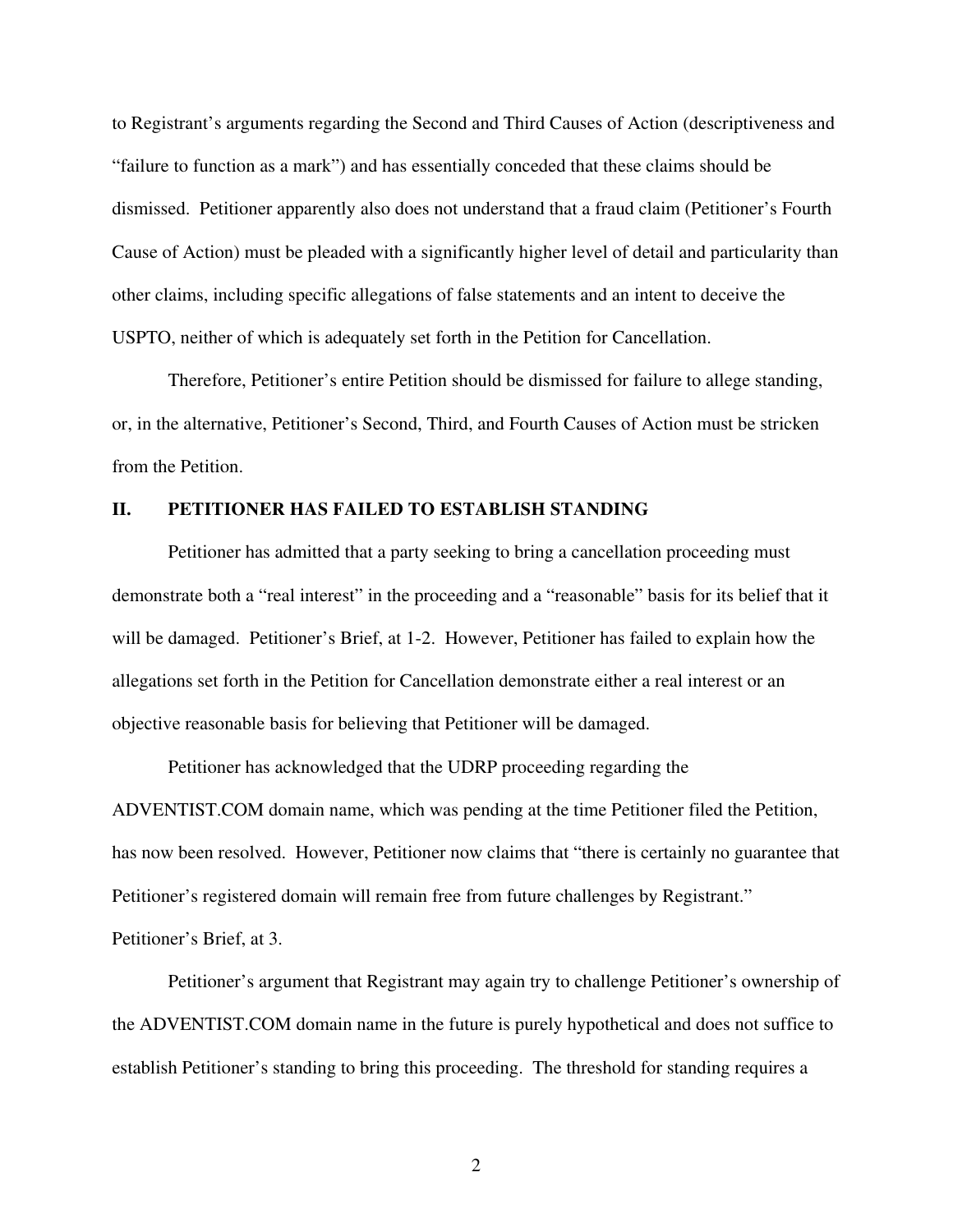real current interest, not merely a possibility that the party bringing the proceeding may have an interest at some point in the future. Petitioner has not alleged that Registrant has threatened to bring further proceedings affecting the domain name or has made any statements or actions since the decision in the UDRP case which might reasonably suggest that Petitioner intends to take further action against the domain name.

 Furthermore, the Motion to Dismiss must be decided based upon the averments set forth in the Petition, and not upon new arguments that are raised for the first time in the Petitioner's response brief. To the extent that the allegations in the Petition for Cancellation set forth any argument for standing, this argument is based upon the now-decided UDRP action. *See* Petition, at ¶15 ("Petitioner has standing to bring this action based on Registrant's assertion of the challenged registration against Petitioner in a pending dispute before the National Arbitration Forum."). This argument is obviously now moot. If Petitioner wanted to allege standing based upon the possibility of future action by Registrant against Petitioner, it should have moved to amend the Petition after the National Arbitration Forum issued the decision in the UDRP case. Having failed to do so, Petitioner cannot now try to assert an alternative basis for standing in its brief that is nowhere to be found in the Petition.

 Finally, as explained in Registrant's Motion, the Board's precedent states that in order to have standing to bring a cancellation action based upon alleged genericness, a petitioner must show that it is using the purportedly generic term in connection with similar goods or services to those offered by the registrant. Registrant's Motion, at 4 (citing *Sheetz of Delaware, Inc. v. Doctors Associates Inc.*, 108 U.S.P.Q.2d 1341, 1350 (TTAB 2013) and *Bison Designs LLC v. Tough Gear, Inc.*, Opp. No. 91201036, at \*12-13 (TTAB 2014)). The mere registration of a domain name does not constitute use of a mark in commerce. Petitioner has not pointed to any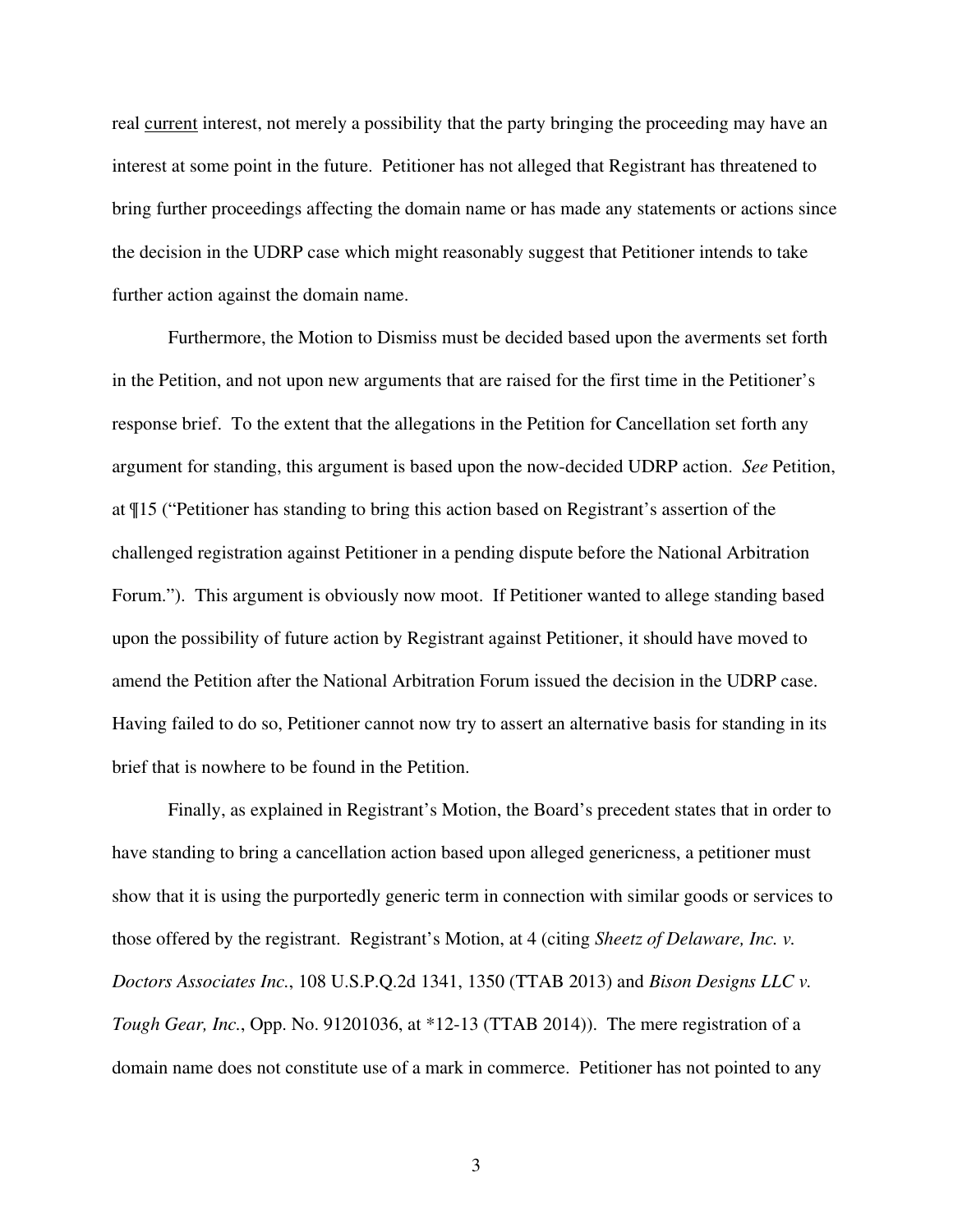averments in the Petition claiming that Petitioner is using the term "Adventist" in connection with the offering of any goods or services, and there is no authority for the proposition that merely owning a domain name containing a term gives the registrant standing to challenge another party's registration of that term as a mark.

In conclusion, the allegations set forth in the Petition for Cancellation fail to establish that Petitioner has a "real interest" in the proceedings or an objectively reasonable basis for its belief that it will be damaged. Therefore, the Petition must be dismissed in its entirety.

## **III. PETITIONER HAS FAILED TO PLEAD ITS FRAUD CLAIM WITH THE REQUIRED LEVEL OF SPECIFICITY**

 Petitioner has also failed to explain why its fraud claim should be allowed to stand. Petitioner merely argues that the allegations in the Petition contain enough facts to state a claim to relief that is "plausible on its face." Petitioner's Brief, at 5. However, Petitioner completely fails to address the fact that both the Federal Rules and the TBMP require that a fraud claim be pleaded with a higher level of detail than other claims, including "the who, what, when, where and how of the alleged fraud," *Exergen Corp. v. Wal-Mart Stores, Inc.*, 575 F.3d 1312, 1326-27 (Fed. Cir. 2009)*,* as well as a specific allegation that the applicant/registrant made the allegedly false statements with the intent to procure a registration to which it was not entitled. *Intellimedia Sports Inc. v. Intellimedia Corp.*, 43 U.S.P.Q.2d 1203, 1205 (TTAB 1997).

 Petitioner has pointed to certain allegations that it made in the Petition for Cancellation; however, these allegations fall well short of the required level of particularity for a fraud claim. As explained in Registrant's Motion, the allegation that others were allegedly using "Adventist" in a descriptive or generic manner at the time the application was filed does not establish that the declaration filed by Registrant in connection with its application was false or fraudulent. The declaration only stated that Registrant believed it was entitled to use the mark in commerce, and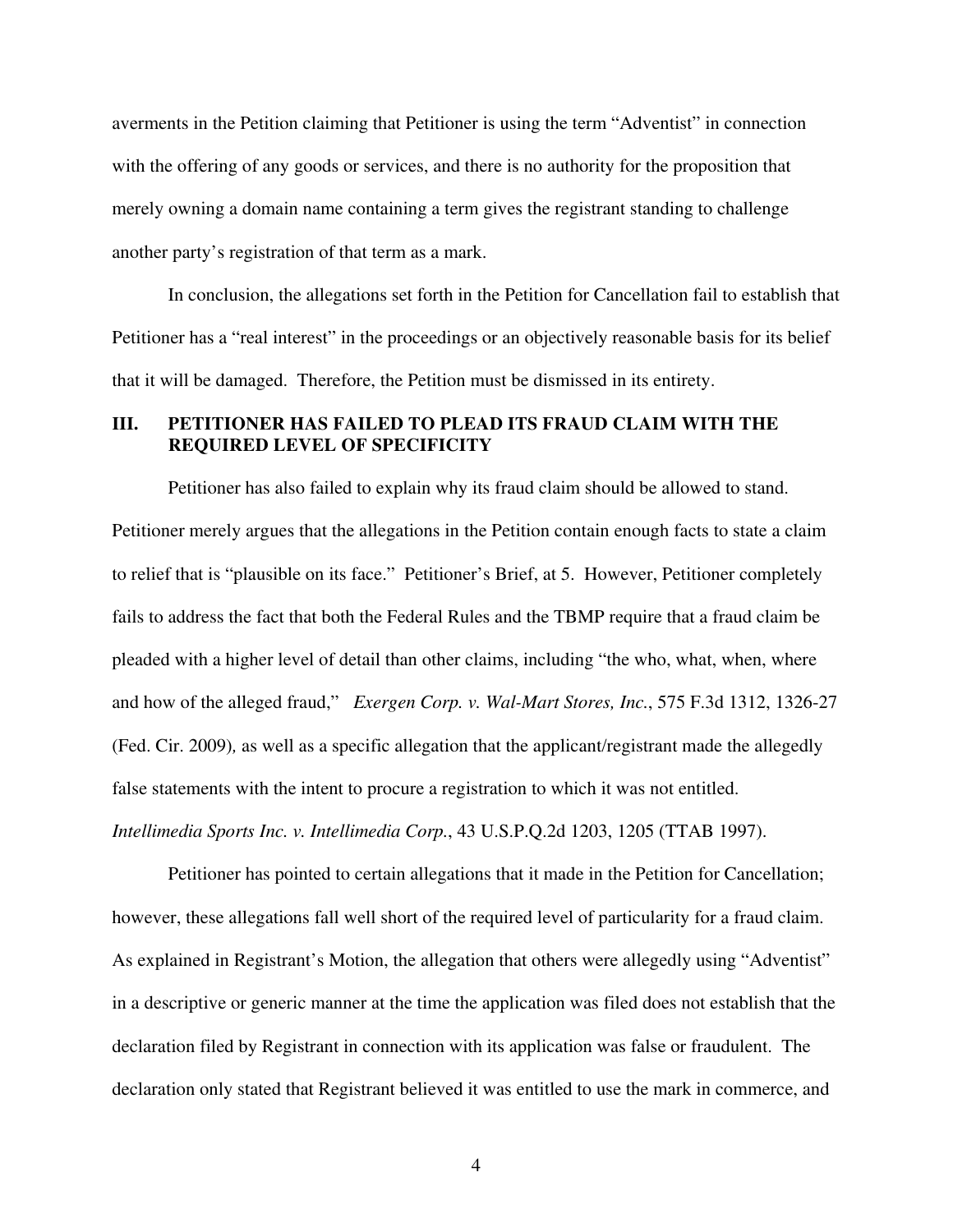that no other person or entity had "the right to use the mark in commerce." The alleged descriptive or generic use of the term "Adventist" by others does not conflict with the statements in the declaration, since this type of use does not constitute use as a "mark in commerce." Therefore, even if all of the averments in the Petition are taken as true, they do not show that Registrant made any false claims in the prosecution of its application. *See Dragon Bleu (SARL) v. VENM, LLC*, 112 U.S.P.Q.2d 1925, 1928 n.9 (TTAB 2014) (dismissing fraud claim and stating that "there is no fraud absent an actually false statement").

 Therefore, even taking the averments in the Petition for Cancellation as true, they do not establish that Registrant made any false or fraudulent statements in connection with the procurement of its registration for the ADVENTIST mark, nor do they allege that Registrant had any bad faith intent to procure a registration to which it was not entitled. "Intent to deceive [the USPTO] is an indispensable element of the analysis in a fraud case [and] is an element to be pleaded in a fraud claim." *Dragon Bleu*, 112 U.S.P.Q.2d at 1927. The Petition thus fails to set forth a legally sufficient allegation of fraud, and Petitioner's Fourth Cause of Action must be dismissed accordingly.

## **IV. PETITIONER HAS NOT DISPUTED REGISTRANT'S ARGUMENTS REGARDING PETITIONER'S SECOND AND THIRD GROUNDS FOR CANCELLATION**

 Finally, Petitioner has not even responded to Registrant's arguments regarding Petitioner's Second and Third Grounds for Cancellation, Descriptiveness and "Failure to Function as a Mark." Petitioner has thus waived any objections that it might have had to the dismissal of these two causes of action. Furthermore, as explained in Registrant's Motion, descriptiveness is unavailable as a basis for cancellation against an incontestable registration as a matter of law. *Park 'n Fly Inc. v. Dollar Park and Fly, Inc.*, 469 U.S. 189 (1985). Petitioner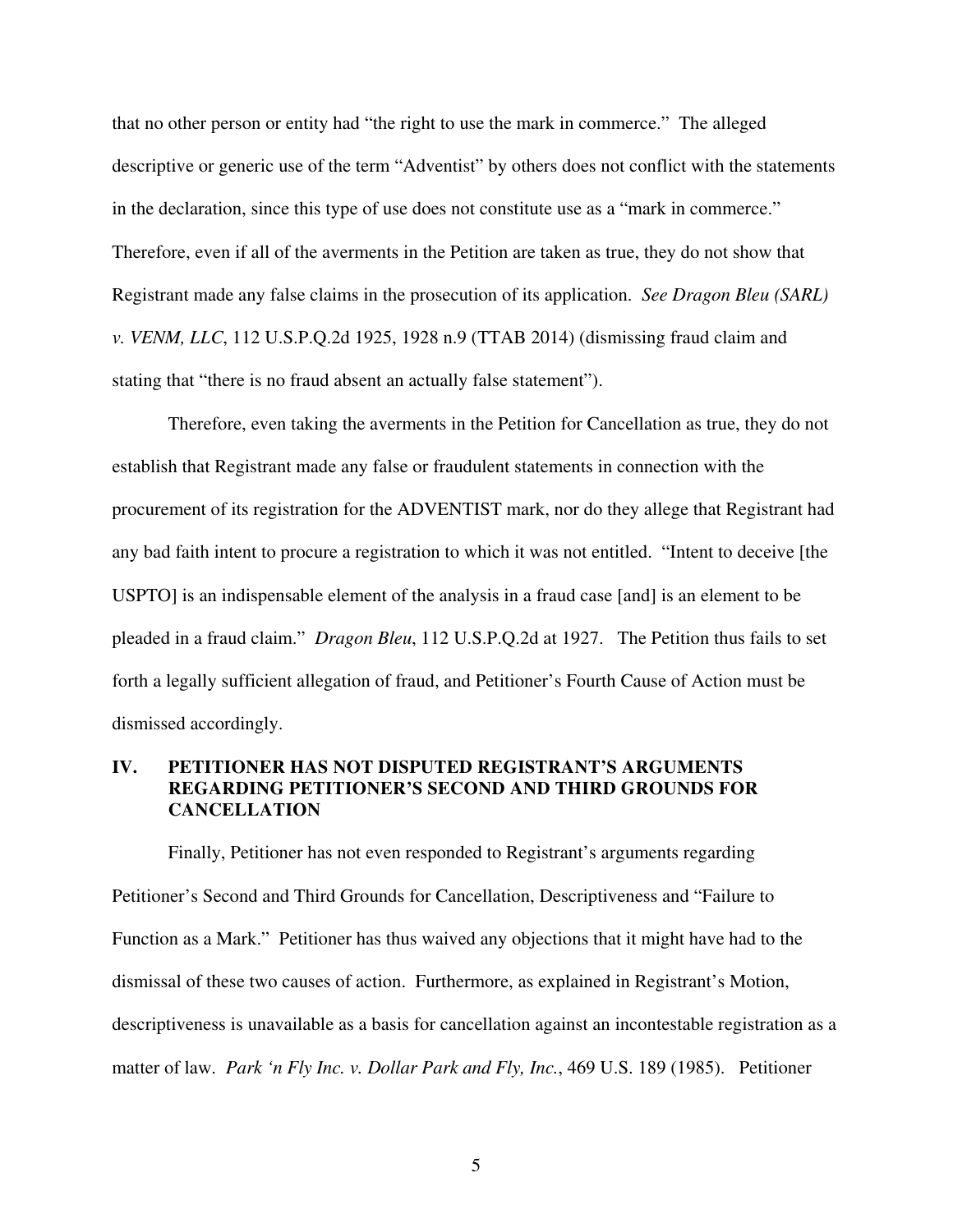has not cited any authority to the contrary. As for the claim for "Failure to Function as a Mark," this claim is merely a restatement of Petitioner's descriptiveness and genericness claims, and is thus clearly redundant and unnecessary. Therefore, these causes of action must also be dismissed.

### **V. CONCLUSION**

 For the reasons set forth above, Registrant respectfully requests that the Board dismiss the Petition for Cancellation in its entirety, or, in the alternative, dismiss Petitioner's Second, Third, and Fourth Grounds for Cancellation.

Respectfully submitted,

 $\overline{\phantom{a}}$ 

By:

 Bassam N. Ibrahim Bryce J. Maynard Buchanan Ingersoll & Rooney, P.C. 1737 King Street, Suite 500 Alexandria, Virginia 22314-1404 (703) 836-6620

Attorneys for Registrant

Date: March 21, 2017